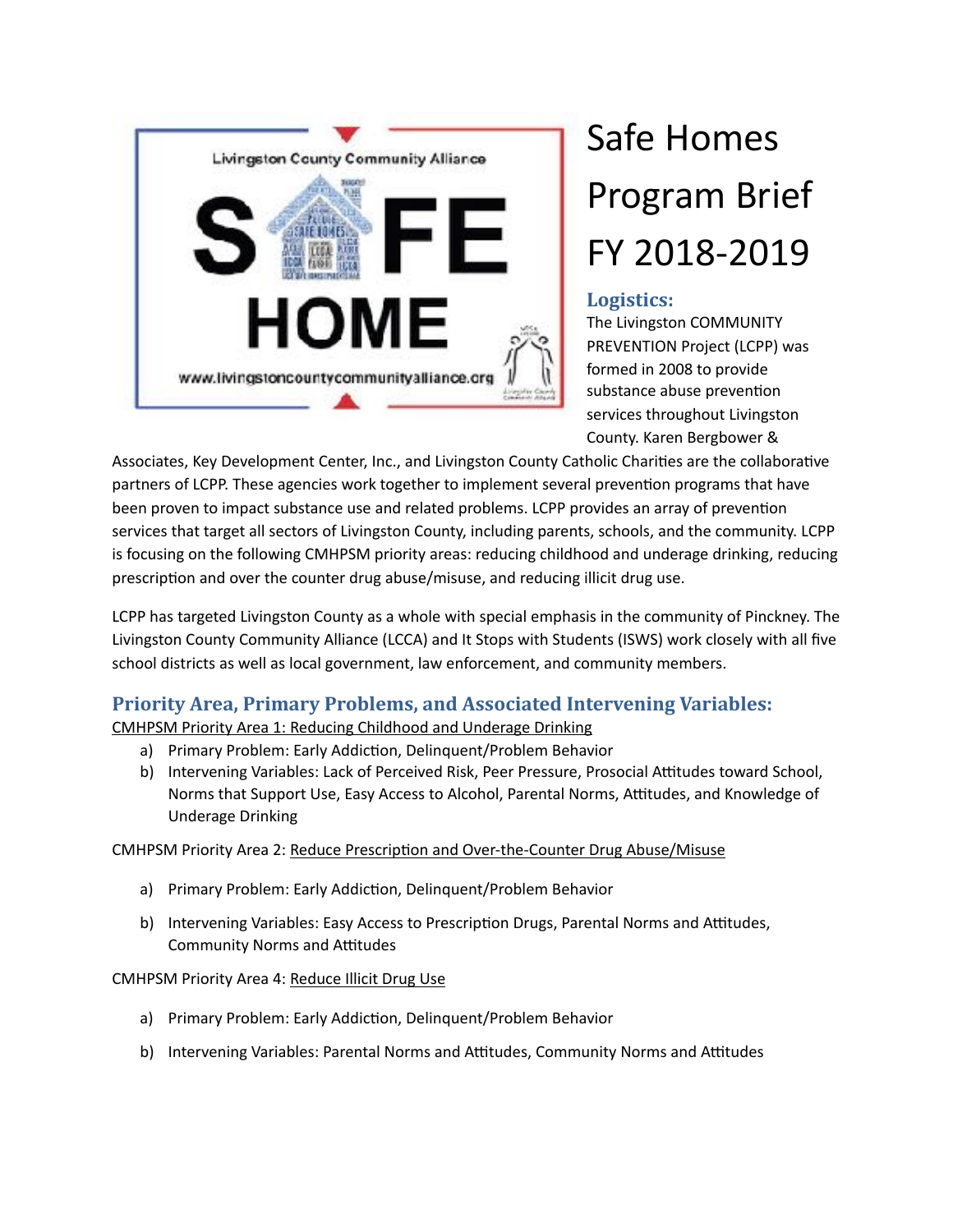## **EBI** and **CSAP** Prevention Strategies:

Originally developed by the Pennsylvania Liquor Control Commission, Safe Homes is an online based parent networking campaign in which adults make a pledge to keep their home drug and alcohol free. By becoming a Safe Home, parents and other adults take a pledge that they will actively supervise all gatherings or parties of youth, prohibit the possession or use of alcohol, prescription drugs taken for recreational purposes and illicit drugs by youth in their home, set expectations for their children regarding drugs, provide a secure storage place for alcohol and prescription drugs, and talk to a parent of a child they personally observe using drugs and alcohol. Safe Homes also raises awareness of the fact that 72% of Livingston County teens who drink alcohol, consume it their home or a friend's home. The campaign encourages parents and other adults to send a unified message that drug and teen alcohol consumption will not be tolerated while emphasizing the importance of speaking with kids about drug and alcohol use. This pledge can be found online as well as a hard copy.

### Safe Homes is implemented

locally by Project SUCCESS Counselors, CBSG Counselors, and the Livingston County Community Alliance  $-$  using the following Center for Substance Abuse Prevention (CSAP) intervention strategies: information dissemination, education, community based process, and environmental. This campaign is in its second year in Livingston County. 

Because the campaign tool-kit only came with the pledge, the LCPP and LCCA had to design the look of the campaign, including the logo, publicity materials, and website design. The LCPP utilized LCCA's underage drinking committee and marketing committee to create the logo

# 72% OF LIVINGSTON COUNTY TEENS WHO DRINK OF LIVINGSTON COUNTY TEENS WHO DRINK

### PLEDGE TO STOP THIS NOW! BECOME AN LCCA SAFE HOME!

A "Sale Forme" is where a lamity as an adole has consistined to providing a adicional achitectural convenient for their children and ary other world who spend time. Gene Rics and which can be confident that shinars will not be offered on allowed to use drugs or airpinol while they are in these homes. In was created in response to a growing concern smong residence soout the pre-aleace and perceived acceptance of toon drinking parties hosted by parents.



#### **SAFE HOMES:**

Actively reperved all gatherings of youth on their property, or ark. shother responsible usils for de to

- Pon't slow the possession or use of sizakol, tobscop or other drugs, indeding recreational prescription drug use, by youth on their property.
- > Set expectations for their shildren by knowing where they are going. who they are with, what their plans are, and when they are to return
- Provide a secure storage place for all forms of sleehol and prescription deep in their home.
- Tab with any ament of a child cary personally observe asing sleabut. toler capacitation drugs.

### TAKE THE PLEDGE TODAY AT:

www.livingstoncountycommunityalliance.org

and materials. County statistics were also included in the material to educate parents about the prevalence of youth substance use taking place in their home. Yard signs, window clings, and posters were then printed and distributed to people who took the pledge. Parents who receive the yard signs and window clings frequently comment that it feels like "a badge of honor" to be able to post their yard sign. 

**WFF** 

HOME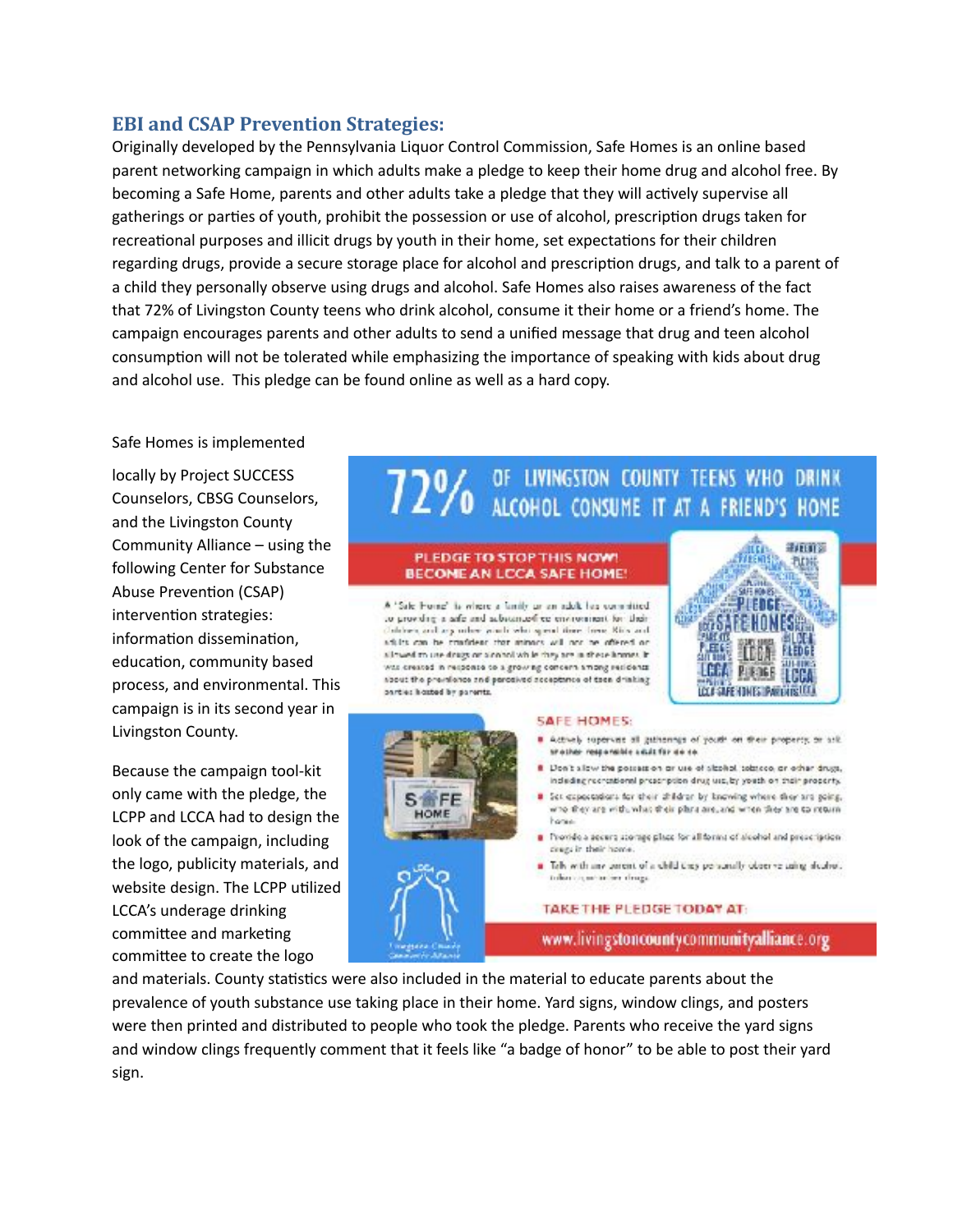The campaign continues to utilize the community based process. Through the use of the Strategic Prevention Framework, community members were asked what was important to them when organizing a parent-targeted campaign. They mentioned an online based campaign where parents could speak with other parents. Because Safe Homes has been effective in other areas, the LCPP decided to implement it in Livingston County.

Safe Homes is a valuable tool for communities to address environmental factors which contribute to underage drinking and drug use. These environmental factors directly relate to the CMHPSM's priority areas and LCPP's primary problems and intervening variables.

- $\triangleright$  Safe Homes strives to create consistent parental and community norms that underage drinking and drug use is not only illegal, but is unsafe, unhealthy and unacceptable.
- $\triangleright$  By increasing parental awareness and understanding of the health, safety and legal consequences of allowing drug use and underage drinking, Safe Homes reduces the number of parents who allow underage drinking and drug use on their premises and property, which decreases underage access to alcohol and drugs.
- $\geq$  Safe Homes provides clear, consistent messages that are easily communicated by every sector of the community, including parents.
- $\triangleright$  Safe Homes improves enforcement consistency by offering suggestions to help communities improve local enforcement of this and other underage drinking laws. The program also provides many opportunities for law enforcement to partner with other community leaders to communicate clear community standards related to underage drinking.

## **Outcomes/Results:**

Throughout the course of FY 18/19, Safe Homes has shown impact on reducing childhood and underage drinking (CMHPSM Priority Area 1) in Livingston County as shown by the year-end survey:

- $\geq$  68% of participants said that the Safe Homes information was helpful to them and their family
- $>$  75% of participants responded that if parents knew this information, it would keep them from hosting teen gatherings or parties where teens are allowed to use alcohol and drugs, a 10% increase from the first year.
- $\geq$  62% of participants reported that the information led to a discussion between them and their teen(s) about the importance of adult supervision at teen gatherings or parties.
- $>$  57% of participants reported that the information led to a discussion with other parents about the importance of actively supervising all teen gatherings or parties hosted at their home or on their property.
- $>$  70% of participants reported that they are comfortable contacting other parents to verify there will be supervision at teen gatherings or parties hosted at their home or on their property.

In addition, this year the campaign created at Public Service Announcement with parents and why they choose to take the Safe Homes Pledge and create a safe home for their families. LCCA members